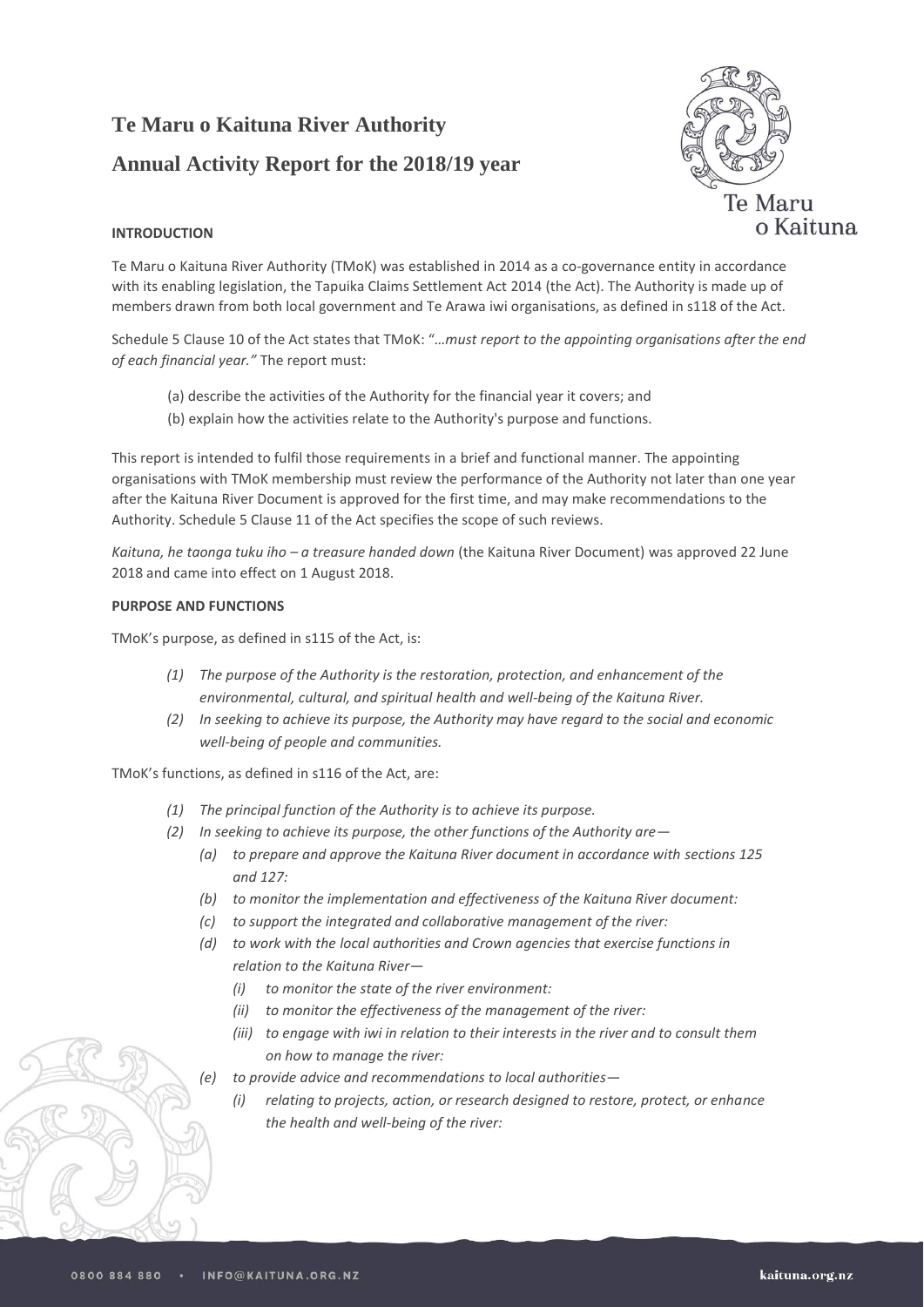- *(ii) on the appointment of commissioners to hear and decide applications for resource consents under th[e Resource Management Act 1991](http://www.legislation.govt.nz/act/public/2014/0015/latest/link.aspx?search=ts_act%40bill%40regulation%40deemedreg_tapuika_resel_25_a&p=1&id=DLM230264#DLM230264) that affect the river:*
- *(f) to facilitate the participation of iwi in the management of the river:*
- *(g) to monitor the extent to which the purpose of the Authority is being achieved, including the implementation and effectiveness of the Kaituna River document:*
- *(h) to gather information, to disseminate information, and to hold meetings:*
- *(i) to take any other action that the Authority considers is appropriate to achieve its purpose.*
- *(3) The Authority may seek to obtain funds to enable it to perform its functions.*
- *(4) To avoid doubt, except as provided for in subsection (2)(a), the Authority has discretion to determine in any particular circumstances—*
	- *(a) whether to perform any function specified in subsection (2); and*
	- *(b) how, and to what extent, any function specified in subsection (2) is performed.*

### **HIGHLIGHTS AND KEY ACTIONS** *PRIOR TO* **APPROVAL OF THE KAITUNA RIVER DOCUMENT**

Key activities of Te Maru o Kaituna River Authority for the period prior to 30 June 2018

- Establishment of Te Maru o Kaituna River Authority inaugural meeting 2014
- Support for Kaituna River Re-diversion Project, including recommendations around the appointment of commissioners and participation in the consent appeals process
- Commenced preparation of the draft river document 27 May 2016
- Released the draft river document released for feedback August / September 2016
- Held 10 hui with a range of stakeholders including TMoK iwi August / September 2016
- Held public information sessions at Te Puke library
- Received feedback from 68 members of the community
- Refined the draft and prepared the proposed River Document
- Developed online submission portal
- Notification of the proposed Kaituna River Document 27 May 2017
- Summarised submissions 62 formal submissions were received
- Welcomed Ngāti Whakaue to the table June 2017
- Guidelines on Submission policy July 2017
- Te Maru o Kaituna held their hearing in August 2017 24 submitters presented
- Deliberations on submissions received over four TMoK hearing hui
- Letters sent to each of the councils advising of approval of the Kaituna River Document and to consider it in Long Term Plan decisions - May 2018
- Design of logo and letterhead, web presence for TMoK
- Design and publication of the final river document and summary
- Approval of *Kaituna, he taonga tuku iho – a treasure handed down* the Kaituna River Document- 22 June 2018
- Celebration held at Ngāti Moko Marae on 22 June 2018 all appointing organisations invited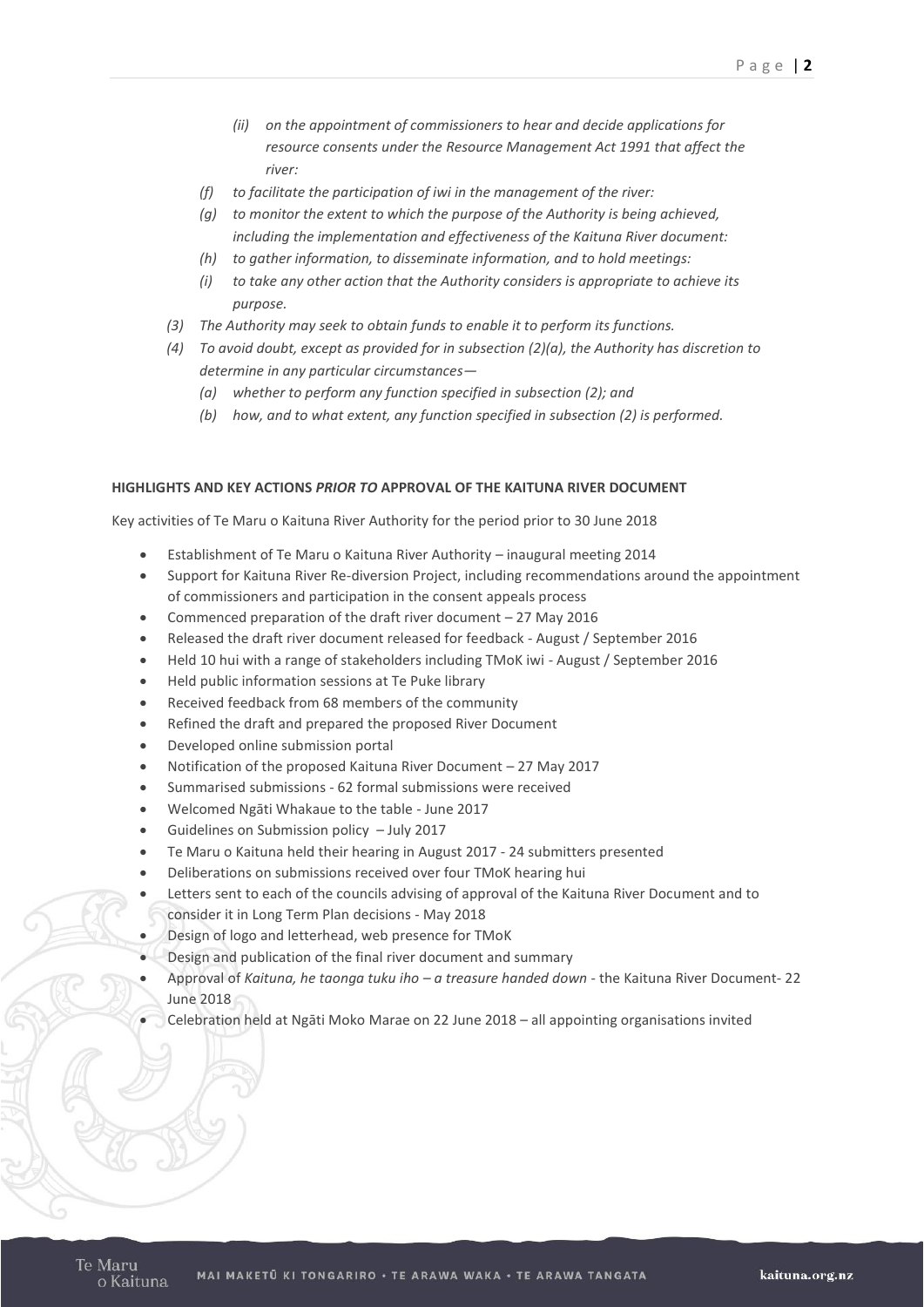# **E tatou haerenga THAT'S OUR JOURNEY**

**Consultation and completion of Kaituna River Document,**  approved 22 June 2018**.**

**Support and advice to others** on legal e ect of approved Kaituna River Document.

**Community celebratio**n of Kaituna awa and River Document.

> Input to draft **WBOPDC stormwater**

**catchment plan.**

Sharing awa kaupapa and lessons learnt with Rangit iki **River Forum.**

Web updates at **www.kaituna.org.nz** and regular e-panui.

> **Two videos produced** and shared online.

Involvement in Toi Moana **Kaituna River re-diversion**  project progress. **Participation** 

**Te Maru** o Kaituna in Toi Moana **Freshwater Futures plan change** Assistance with **Kaituna River gorges safety closure** work.

企

development**.** Draft **Kaituna Action Plan 2019** released.

**Find out more at www.kaituna.org.nz**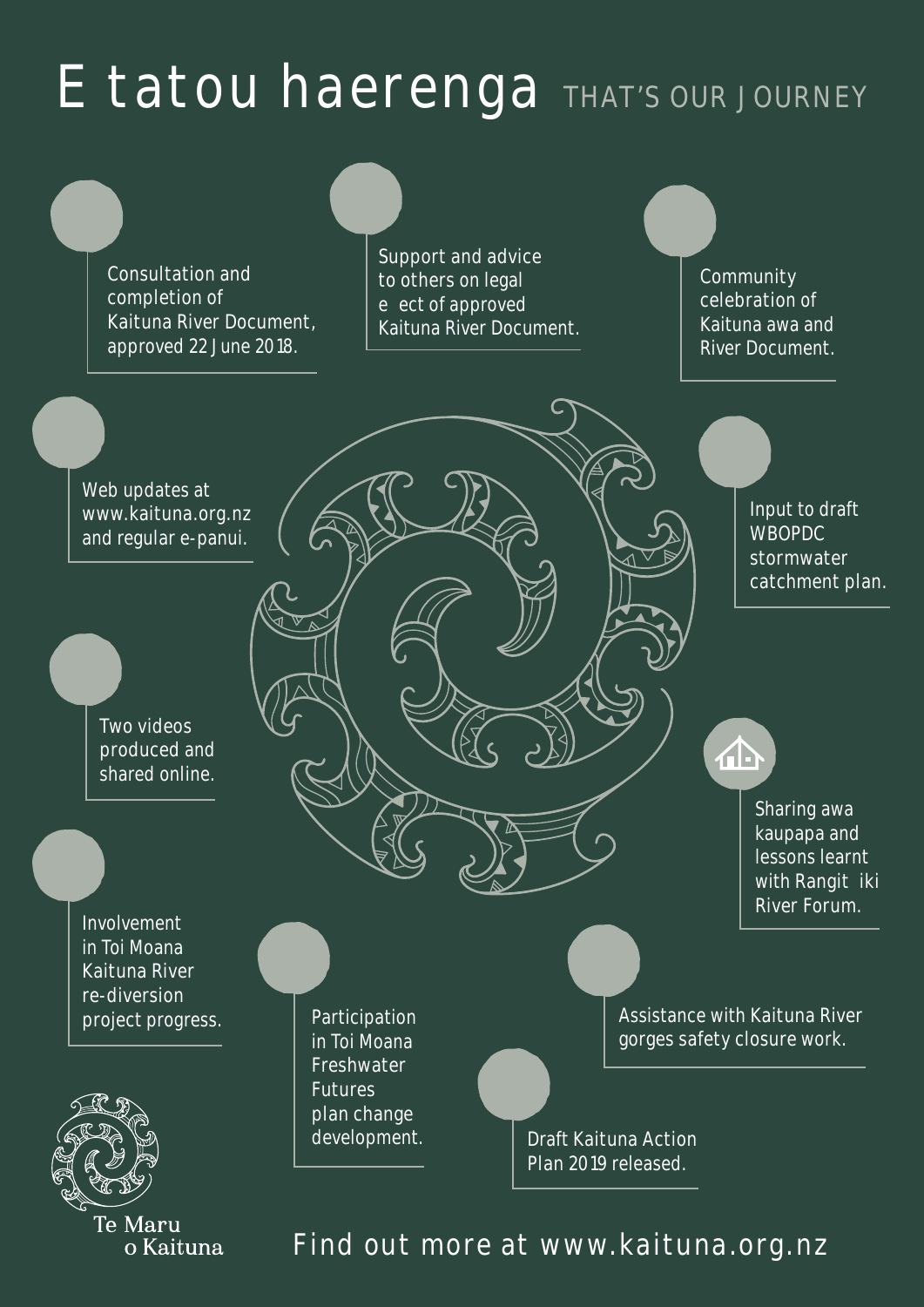## **HIGHLIGHTS AND KEY ACTIONS SINCE APPROVAL OF THE KAITUNA RIVER DOCUMENT**

Key activities of Te Maru o Kaituna River Authority during the period 1 July 2018 to 30 June 2019. This period has been chosen for the Annual Activity Report because it lines up with local government appointing organisations' financial years, and aligns very closely with the timing of the Kaituna River Document's approval.

- [Summary document c](https://cdn.boprc.govt.nz/media/765799/tmok-kaituna-river-supplementary-doc-a4-v2-proof-4.pdf)reated
- Video record of the event at Ngāti Moko Marae in Waitangi available on Te Maru's website [here](https://www.boprc.govt.nz/your-council/council-and-region/council-and-committees/te-maru-o-kaituna-river-authority/)
- [Kaituna River Document c](https://cdn.boprc.govt.nz/media/765798/kaituna-river-document-final-v2-proof-4.pdf)ame into effect on 1 August 2018
- Community event held at Rangiuru Reserve, Waitangi celebrating approval of the *Kaituna, he taonga tuku iho* and World River Day event 30 September 2018
- Video record of the community celebration made and available on Te Maru o Kaituna's website [here](https://www.boprc.govt.nz/your-council/council-and-region/council-and-committees/te-maru-o-kaituna-river-authority/)
- Advice to consent authorities regarding responsibilities now the River Document is in effect
- Various submissions and feedback made about mahi relevant to the Kaituna catchment including feedback to Western Bay District Council on their draft stormwater catchment plan – 19 Nov 2018

Activities supporting the integrated and collaborative management of the river, working with local authorities exercising functions in relation to the Kaituna River and providing advice and recommendations to local authorities:

- Governance role in the Kaituna-Pongakawa-Waitahanui freshwater policy work Toi Moana are progressing to implement the National Policy for Freshwater Management. Some TMoK members are on the Kaituna community group
- Sharing awa kaupapa and lessons learnt with Rangitāiki River Forum
- Received presentations about key kaupapa in the catchment including Te Tumu structure planning, WBOP draft stormwater catchment plan, Waiari water supply project
- Facilitation of culturally appropriate solution for the Kaituna River gorges closure

Activities focussed on monitoring the effectiveness of the river document:

 Request to consent authorities reporting on how regard is being had to the river document when processing resource consents

Activities supporting the integrated and collaborative management of the river and to facilitate the participation of iwi in the management of the river:

 Development of the Kaituna Action Plan in progress and on track for approval and publication this year.

### **FINANCIAL PERFORMANCE**

As part of its establishment, TMoK was provided a putea of \$250,000 by the Crown to fulfil its purpose and functions, particularly the preparation and approval of the Kaituna River Document.

Schedule 5 Clause 9(3) of the Act states that the Bay of Plenty Regional Council must, on behalf of the Authority,—

- *(a) hold any funds belonging to the Authority; and*
- *(b) account for the funds in a separate and identifiable manner; and*
- *(c) spend the funds in accordance with any direction given by the Authority.*

A summary of financial transactions for the period 1 July 2018 to 30 June 2019 is included below, in accordance with the budgeted items approved by TMoK for the 2018/19 financial year: